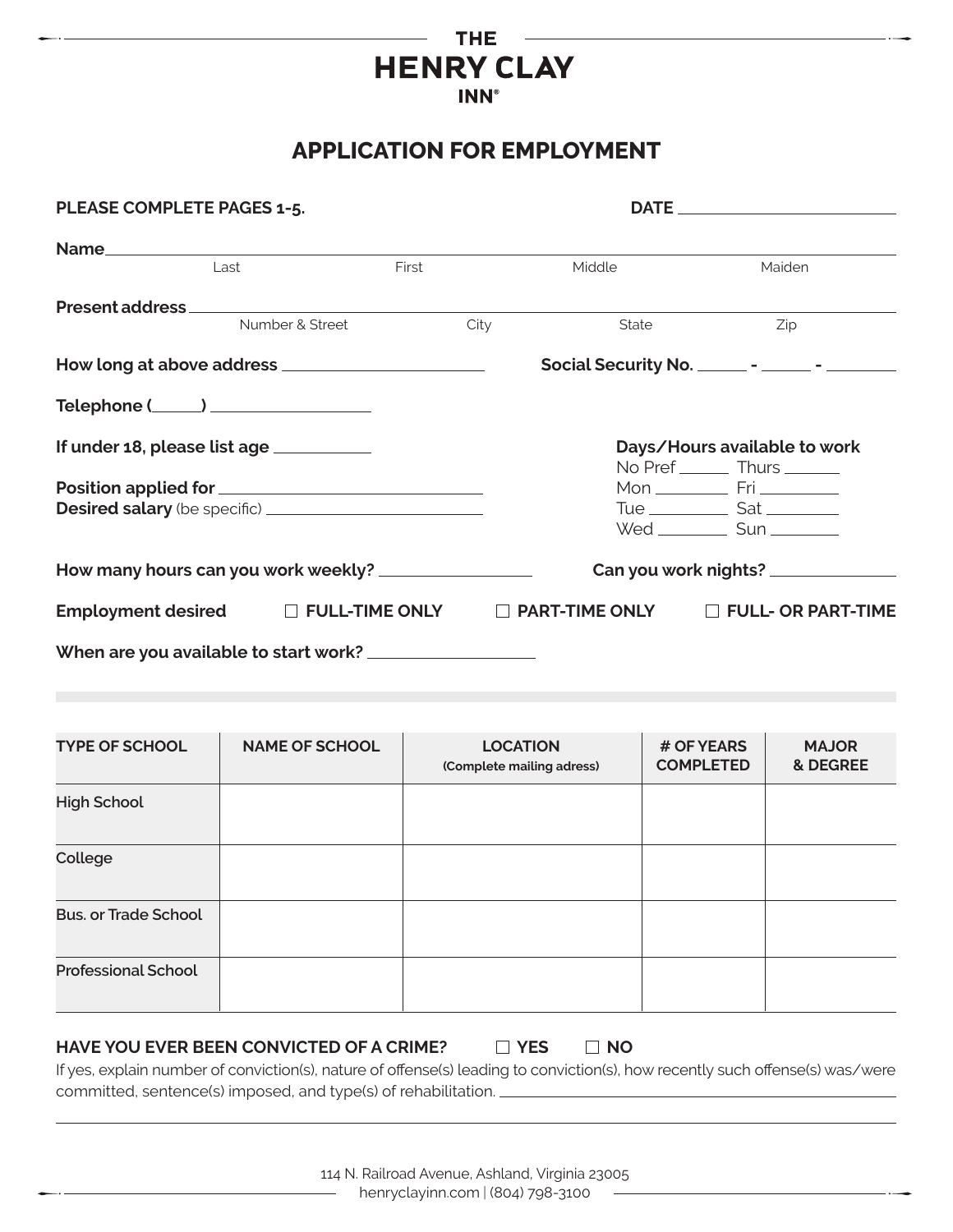## **APPLICATION FOR EMPLOYMENT (CONT'D)**

| <b>DO YOU HAVE A DRIVER'S LICENSE?</b><br>$\Box$ YES<br>$\Box$ NO                                                                |                  |  |  |
|----------------------------------------------------------------------------------------------------------------------------------|------------------|--|--|
| What is your means of transportation to work? __________________________________                                                 |                  |  |  |
|                                                                                                                                  |                  |  |  |
| $\Box$ Operator $\Box$ Commercial (CDL)                                                                                          | $\Box$ Chauffeur |  |  |
| Have you had any accidents during the past three years? $\square$ YES $\square$ NO<br>How many? _________                        |                  |  |  |
| Have you had any moving violations during the past three years? $\square$ YES $\square$ NO How many?                             |                  |  |  |
|                                                                                                                                  |                  |  |  |
| Please list two references other than relatives or previous employers.                                                           |                  |  |  |
|                                                                                                                                  |                  |  |  |
|                                                                                                                                  |                  |  |  |
| $\begin{minipage}{.4\linewidth} \textbf{Position} \begin{tabular}{.43\linewidth} \textbf{Position} \end{tabular} \end{minipage}$ |                  |  |  |
|                                                                                                                                  |                  |  |  |
|                                                                                                                                  |                  |  |  |

**An application form sometimes makes it difficult for an individual to adequately summarize a complete backround. Use the space below to summarize any additional information necessary to describe your full qualifications for the specific position for which you are applying.**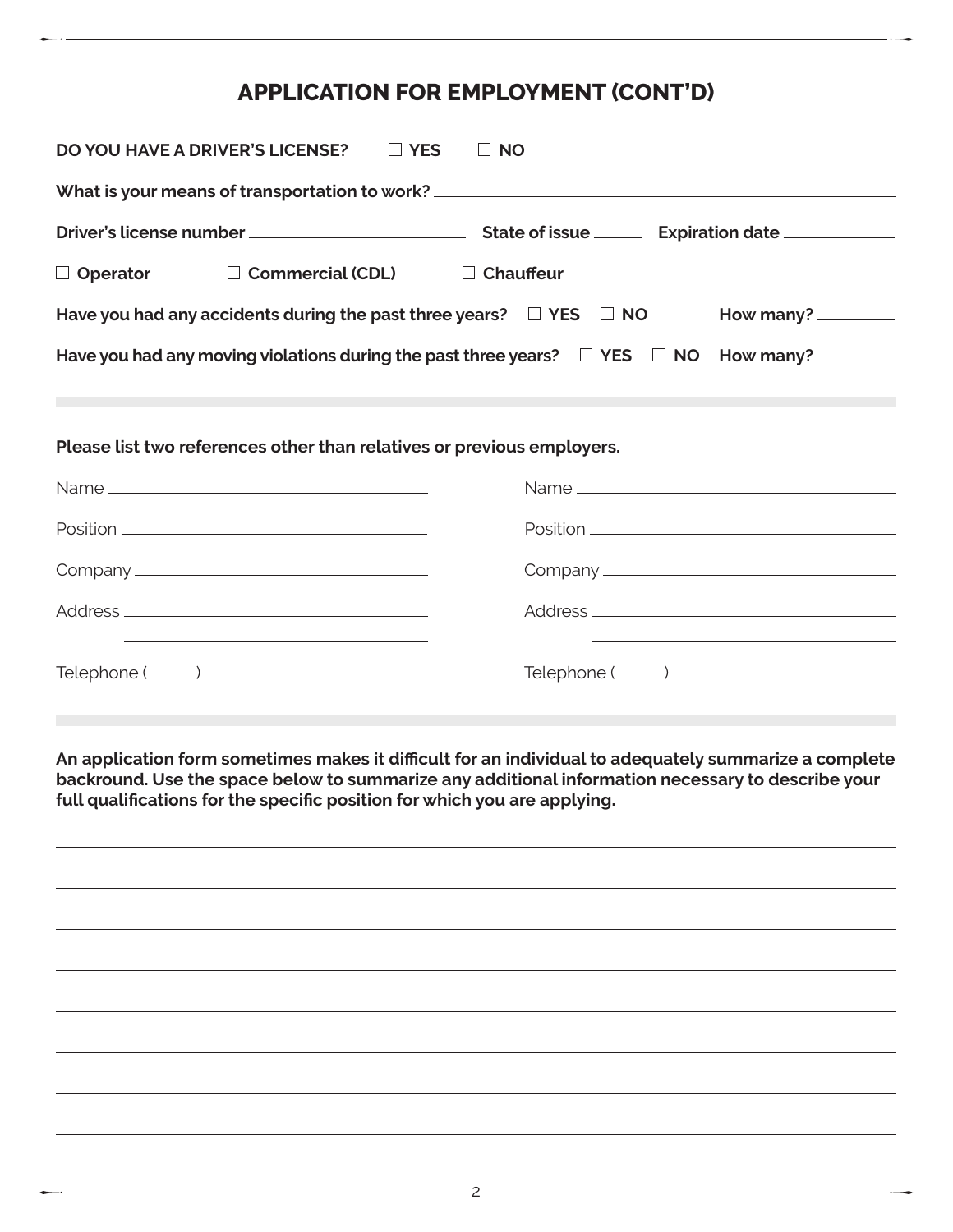## **APPLICATION FOR EMPLOYMENT (CONT'D)**

| <b>HAVE YOU EVER BEEN IN THE ARMED FORCES?</b> | $\Box$ YES          | ⊟ NO               |  |
|------------------------------------------------|---------------------|--------------------|--|
| ARE YOU NOW A MEMBER OF THE NATIONAL GUARD?    |                     | $\Box$ YES<br>⊟ NΩ |  |
|                                                | <b>Date entered</b> | Discharge date ___ |  |

#### **WORK EXPERIENCE**

Please list your work experience for the **past five years** beginning with your most recent job held. If you were self-employed, give firm name. **Attach additional sheets if necessary.**

| Name of employer ______ |
|-------------------------|
| Address ___________     |
| City, State, Zip Code   |
| Telephone (_______)____ |
|                         |

| Name of employer      | Name of last<br>supervisor | Employment<br>dates | Pay or<br><b>Salary</b> |
|-----------------------|----------------------------|---------------------|-------------------------|
| <b>Address</b>        |                            | From                | Start                   |
| City, State, Zip Code |                            | 10                  | Final                   |
| Telephone (___        | Your last job title        |                     |                         |

**Reason for leaving** (be specific)

**List the jobs you held, duties performed, skills used or learned, advancements or promotions while you worked at this company.**

| Name of employer      | Name of last<br>supervisor | Employment<br>dates | Pay or<br>Salary |
|-----------------------|----------------------------|---------------------|------------------|
| <b>Address</b>        |                            | From                | Start            |
| City, State, Zip Code |                            | To                  | Final            |
| Telephone (           | Your last job title        |                     |                  |

**Reason for leaving** (be specific)

**List the jobs you held, duties performed, skills used or learned, advancements or promotions while you worked at this company.**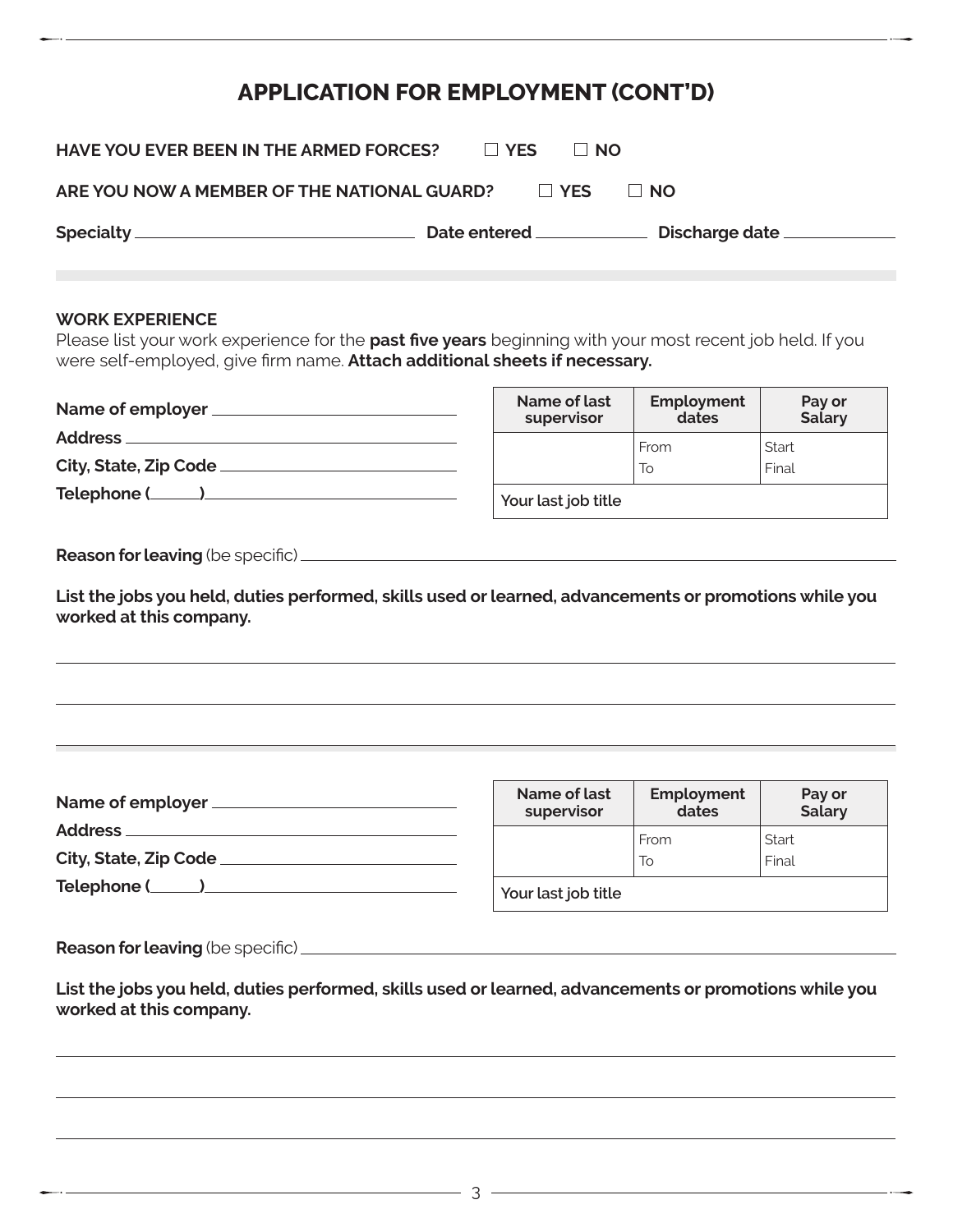## **APPLICATION FOR EMPLOYMENT (CONT'D)**

### **WORK EXPERIENCE**

Please list your work experience for the **past five years** beginning with your most recent job held. If you were self-employed, give firm name. **Attach additional sheets if necessary.**

|                                                                                                                                   | Name of last<br>supervisor | Employment<br>dates | Pay or<br><b>Salary</b> |
|-----------------------------------------------------------------------------------------------------------------------------------|----------------------------|---------------------|-------------------------|
|                                                                                                                                   |                            | From                | Start                   |
|                                                                                                                                   |                            | To                  | Final                   |
| Telephone ( )                                                                                                                     | Your last job title        |                     |                         |
| List the jobs you held, duties performed, skills used or learned, advancements or promotions while you<br>worked at this company. |                            |                     |                         |
|                                                                                                                                   | Name of last               | Employment          | Pay or                  |
|                                                                                                                                   | supervisor                 | dates               | <b>Salary</b>           |
|                                                                                                                                   |                            | From                | Start                   |
|                                                                                                                                   |                            | To                  | Final                   |
| Telephone ( )                                                                                                                     | Your last job title        |                     |                         |
| List the jobs you held, duties performed, skills used or learned, advancements or promotions while you                            |                            |                     |                         |
| worked at this company.                                                                                                           |                            |                     |                         |
|                                                                                                                                   |                            |                     |                         |
|                                                                                                                                   |                            |                     |                         |
|                                                                                                                                   |                            |                     |                         |
| <b>MAY WE CONTACT YOUR PRESENT EMPLOYER?</b>                                                                                      | $\Box$ YES<br>$\Box$ NO    |                     |                         |
| DID YOU COMPLETE THIS APPLICATION YOURSELF?                                                                                       | $\Box$ YES                 | $\Box$ NO           |                         |
|                                                                                                                                   |                            |                     |                         |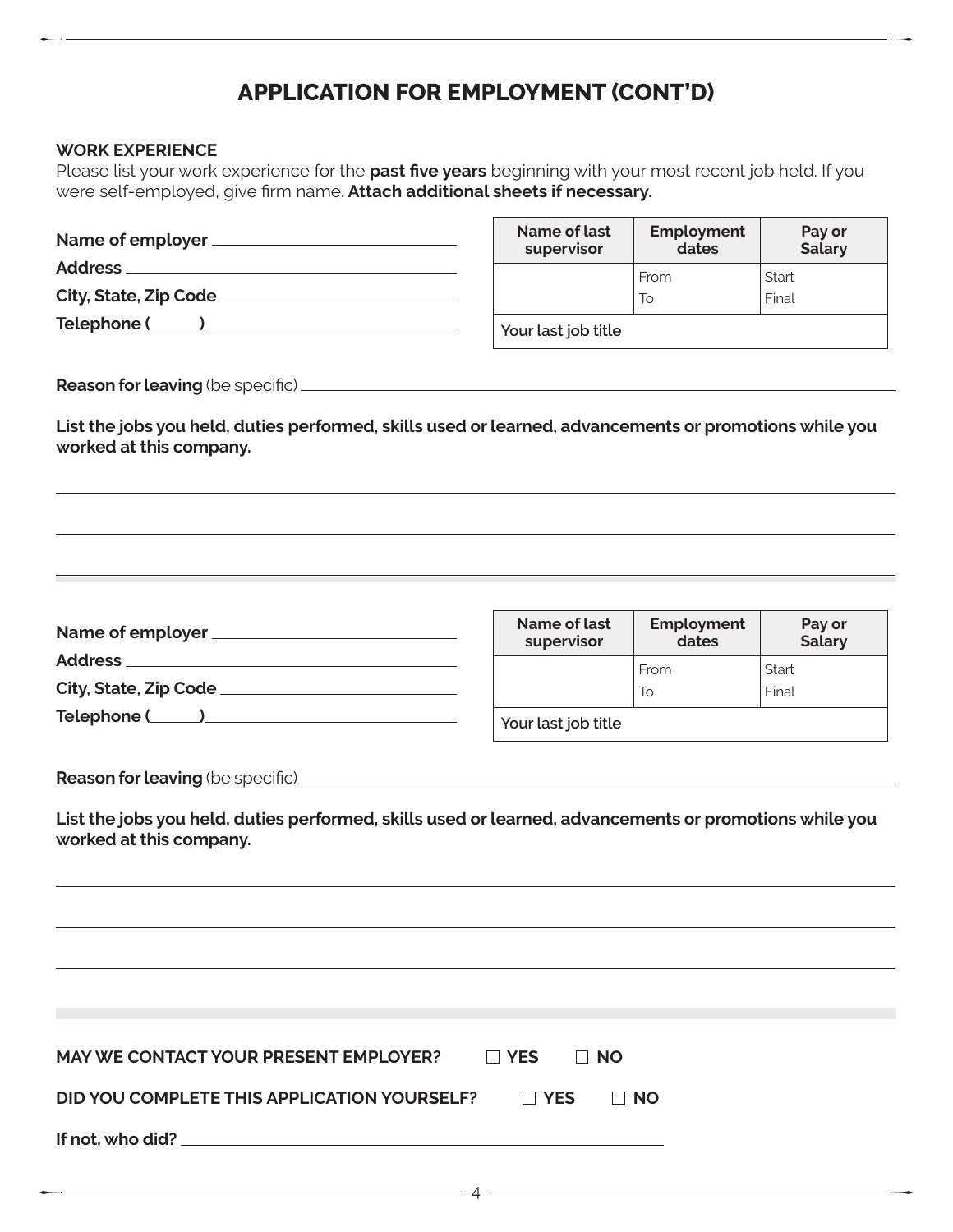# **APPLICATION FORM WAIVER PLEASE READ CAREFULLY**

**In exchange for the consideration of my job application by Tram HCI, LLC (hereinafter called "the Company"), I agree that:**

**Neither the acceptance of this application nor the subsequent entry into any type of employment relationship, either in the position applied for or any other position, and regardless of the contents of employee handbooks, personnel manuals, benefit plans, policy statements, and the like as they may exist from time to time, or other Company practices, shall serve to create an actual or implied contract of employment, or to confer any right to remain an employee of Tram HCI, LLC, or otherwise to change in any respect the employment-at-will relationship between it and the undersigned, and that relationship cannot be altered except by a written instrument signed by the President or stated Officer of the Company. Both the undersigned and Tram HCI, LLC may end the employment relationship at any time, without specified notice or reason. If employed, I understand that the Company may unilaterally change or revise their benefits, policies, and procedures, and such changes may include reduction in benefits.**

**I authorize investigation of all statements contained in this application. I understand that the misrepresentation or omission of facts called for is cause for dismissal at any time without any previous notice. I hereby give the Company permission to contact schools, previous employers (unless otherwise indicated), references, and others, and hereby release the Company from any liability as a result of such contract.**

**I also understand that (1) the Company has a drug and alcohol policy that provides for pre-employment testing as well as testing after employment at the discretion of the Company; (2) consent to and compliance with such policy is a condition of my employment; and (3) continued employment is based on the successful passing of testing under such policy. I further understand that continued employment may be based on the successful passing of the job-related physical examinations.**

**I understand that, in connection with the routine processing of my employment application, the Company may request from the consumer reporting agency an investigative consumer report including information as to my credit records, character, general reputation, personal characteristics, and mode of living. The Company will provide me with additional information concerning the nature and scope of any such report requested by it, as required by the Fair Credit Reporting Act.**

| Signature of applicant | Date |
|------------------------|------|
|                        |      |

**This Company is an equal employment opportunity employer. We adhere to a policy of making employment decisions without regard to race, color, religion, gender/sex, sexual orientation, national origin, citizenship, age, military status, disability or any other category or classification protected under federal, state, and local law. We assure you that your opportunity for employment with this Company depends solely on your qualifications.**

**Thank you for completing this application form and for your interest in our business.**